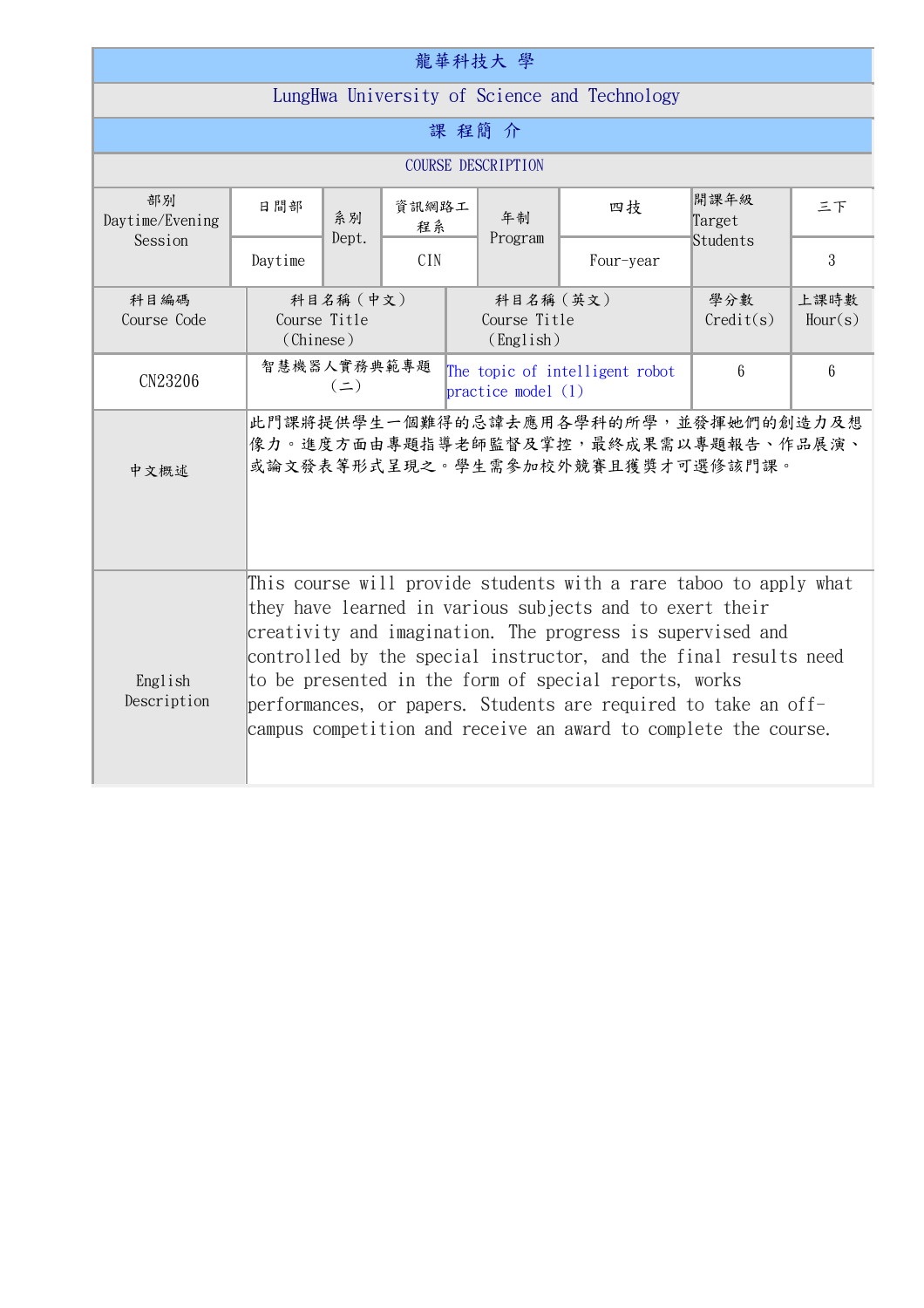## 課程綱要表

٦

| 系科名稱:資訊網路工程系                                                         |                                                          |     |      |  |  |  |  |  |
|----------------------------------------------------------------------|----------------------------------------------------------|-----|------|--|--|--|--|--|
| 科目名稱:智慧機器人實務典範專題(一)                                                  |                                                          |     |      |  |  |  |  |  |
|                                                                      | 英文科目名稱:The topic of intelligent robot practice model (1) |     |      |  |  |  |  |  |
| 學年、學期、學分   第3學年、第2期、6分                                               |                                                          |     |      |  |  |  |  |  |
| 數:                                                                   |                                                          |     |      |  |  |  |  |  |
| 先修科目或先備能力:                                                           |                                                          |     |      |  |  |  |  |  |
| 教學目標:                                                                |                                                          |     |      |  |  |  |  |  |
| 包含知識、技能、態度等三項                                                        |                                                          |     |      |  |  |  |  |  |
| 1. 培養學生團隊合作                                                          |                                                          |     |      |  |  |  |  |  |
| 2. 培養學生獨立研究、問題深度思考的能力<br>3. 對於軟體開發、系統整合教材                            |                                                          |     |      |  |  |  |  |  |
| 教材大網:                                                                |                                                          |     |      |  |  |  |  |  |
|                                                                      |                                                          | 教學參 |      |  |  |  |  |  |
| 單元主題                                                                 | 內容網要                                                     | 考節數 | 備註   |  |  |  |  |  |
| 拔尖專題製作                                                               | 軟體開發                                                     | 54  |      |  |  |  |  |  |
|                                                                      | 系統整合                                                     | 36  |      |  |  |  |  |  |
|                                                                      | 開會討論                                                     | 18  |      |  |  |  |  |  |
|                                                                      | 與指導老師互動                                                  | 36  |      |  |  |  |  |  |
|                                                                      | 接受審查                                                     | 9   |      |  |  |  |  |  |
|                                                                      | 對外比賽                                                     | 9   |      |  |  |  |  |  |
| ※教學目標(歸納為四項):分別為知識(Knowledge)、技能(Skills)、態度(Attitudes)、其             |                                                          |     |      |  |  |  |  |  |
| 他各一項                                                                 |                                                          |     |      |  |  |  |  |  |
| ※單元主題:為各項知能之彙整                                                       |                                                          |     |      |  |  |  |  |  |
| ※內容網要:為各項知能即一般知識、職業知識、態度;專業技術安全知識;專業基礎知                              |                                                          |     |      |  |  |  |  |  |
| 識, 加上補充之知能 ( 表 A8 上未列, 但為達知識或技能的完整性, 課程中需教                           |                                                          |     |      |  |  |  |  |  |
| 授之技能及相關知識),撰寫方式係以不含動詞的知能內容方式呈現                                       |                                                          |     |      |  |  |  |  |  |
| ※三者之關係:教學目標>單元主題>內容網要                                                |                                                          |     |      |  |  |  |  |  |
| ※本課程將培養學生下列能力:<br>養成計畫管理、有效溝通與團隊合作之能力<br>1.                          |                                                          |     |      |  |  |  |  |  |
| 具體資訊網路工程專業領域知能<br>2.                                                 |                                                          |     |      |  |  |  |  |  |
| 3.<br>熟用專業技能所需之知識、技術、技能及工具的能力                                        |                                                          |     |      |  |  |  |  |  |
| 4.                                                                   | 確實執行標準作業程序,並執行、分析、解釋與應用實驗於改善實務技術的能力                      |     |      |  |  |  |  |  |
|                                                                      | 檢核項目                                                     |     | 是否符合 |  |  |  |  |  |
|                                                                      | 1. 是否將科目名稱、上課時數及學分數填入本表…………………………                        | 是■  | 否□   |  |  |  |  |  |
| 2. 是否將教學目標、綱要名稱或單元名稱填入本表………………………                                    | 是■                                                       | 否□  |      |  |  |  |  |  |
|                                                                      | 3. 所填入的行業知能是否有考慮學生學習的順序性、邏輯性、連貫性、完                       |     |      |  |  |  |  |  |
| 整性……………………………………………………………………                                         | 是■                                                       | 否口  |      |  |  |  |  |  |
| 4. 除了表 A6 所敘述的行業知能,是否有考慮到其他的知能,以成為一門<br>完整學科……………………………………………………………… |                                                          |     |      |  |  |  |  |  |
|                                                                      |                                                          | 是■  | 否口   |  |  |  |  |  |

Г